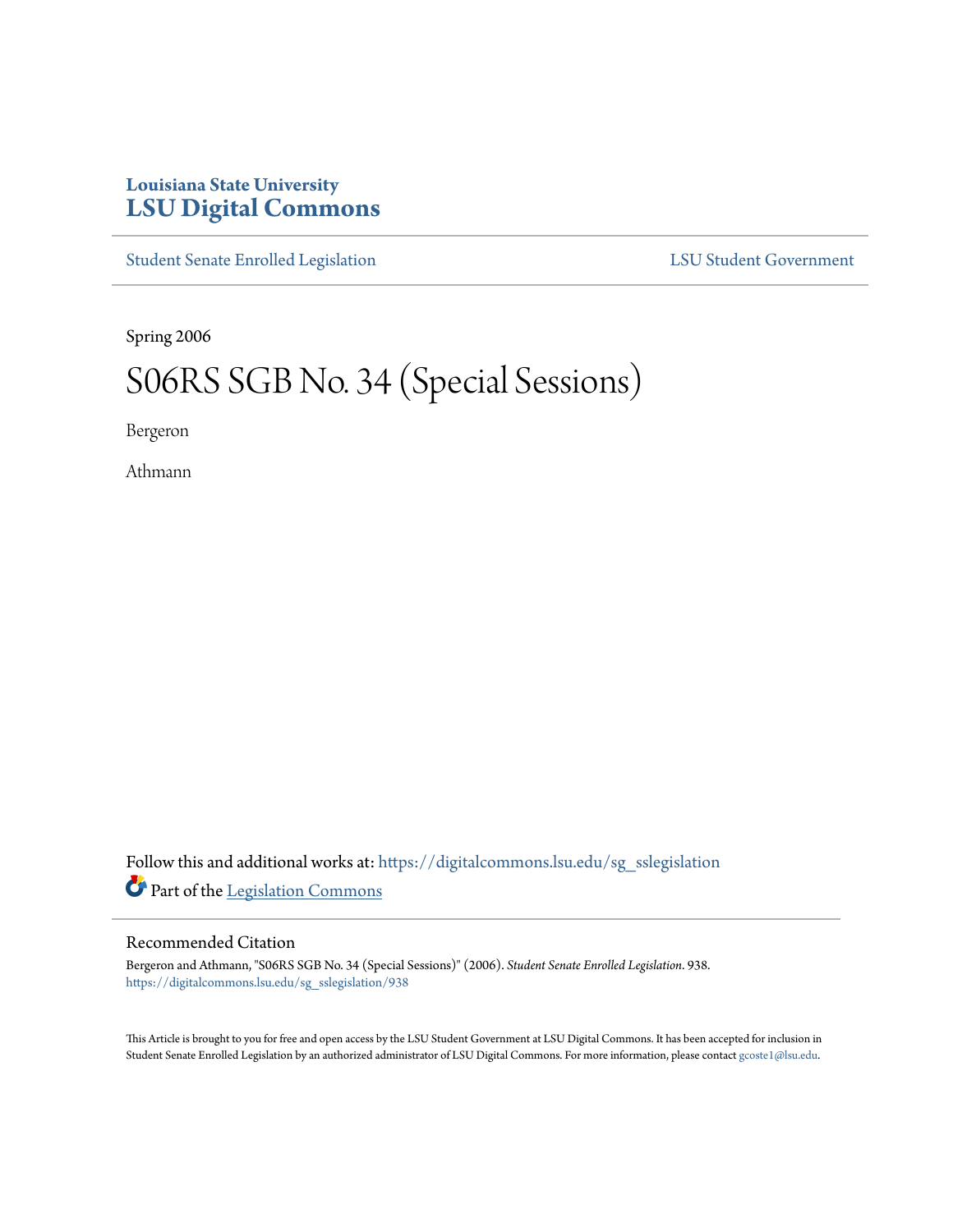| $\frac{1}{2}$  | STUDENT GOVERNMENT                                                    | <b>ENROLLED</b>                                                      |  |
|----------------|-----------------------------------------------------------------------|----------------------------------------------------------------------|--|
| 3              | LOUISIANA STATE UNIVERSITY                                            |                                                                      |  |
| $\overline{4}$ | <b>STUDENT SENATE</b>                                                 |                                                                      |  |
| 5              | So <sub>6</sub> RS                                                    |                                                                      |  |
| 6              | <b>SGB No. 34</b>                                                     |                                                                      |  |
| $\tau$         | BY:                                                                   | <b>SENATORS BERGERON AND ATHMANN</b>                                 |  |
| 8              |                                                                       |                                                                      |  |
| 9              |                                                                       | <b>A BILL</b>                                                        |  |
| 10             |                                                                       | TO AMEND ARTICLE II OF THE STUDENT GOVERNMENT BYLAWS RELATIVE TO     |  |
| 11             | EXTRAORDINARY SESSIONS OF THE SENATE; TO PROVIDE FOR THE POWER OF THE |                                                                      |  |
| 12             | SENATE TO CALL ITSELF INTO EXTRAORDINARY SESSION; TO PROVIDE FOR THE  |                                                                      |  |
| 13             |                                                                       | DEFINITION OF EXTRAORDINARY SESSIONS; TO PROVIDE FOR RELATED MATTERS |  |
| 14             |                                                                       |                                                                      |  |
| 15             |                                                                       | THEREFORE, BE IT ENACTED BY THE STUDENT GOVERNMENT OF                |  |
| 16             |                                                                       | LOUISIANA STATE UNIVERSITY AND AGRICULTURAL AND MECHANICAL           |  |
| 17             |                                                                       | <b>COLLEGE</b>                                                       |  |
| 18             |                                                                       |                                                                      |  |
| 19             | <b>PARAGRAPH 1:</b>                                                   | ARTICLE II, SECTION 5 OF THE STUDENT GOVERNMENT BYLAWS               |  |
| 20             |                                                                       | ARE HEREBY AMENDED AS FOLLOWS:                                       |  |
| 21             |                                                                       |                                                                      |  |
| 22             | <b>SECTION 5.</b>                                                     | <b>Student Senate Regular Sessions, meetings defined</b>             |  |
| 23             |                                                                       | *<br>*                                                               |  |
| 24             | E.                                                                    | Special Sessions and/or meetings of the Student Senate may be        |  |
| 25             |                                                                       | held upon 24 hour notice by the Student Body President.              |  |
| 26             |                                                                       |                                                                      |  |
| 27             | <b>PARAGRAPH 2:</b>                                                   | ARTICLE II OF THE STUDENT GOVERNMENT BYLAWS ARE                      |  |
| 28             |                                                                       | FURTHER AMENDED AS FOLLOWS:                                          |  |
| 29             |                                                                       |                                                                      |  |
| 30             | <b>SECTION 6.</b>                                                     | <b>Extraordinary Sessions; definition, limitation, powers to</b>     |  |
| 31             |                                                                       | call                                                                 |  |
| 32             | A.                                                                    | <b>The Student Senate may also meet in extraordinary session by</b>  |  |
| 33             |                                                                       | call from the Student Body President or by petition from             |  |
| 34             |                                                                       | majority of the Senators duly elected or appointed and sworn         |  |
| 35             |                                                                       | to office with notice duly given of no less than seventy-two (72)    |  |
| 36             |                                                                       | hours in advance of convening.                                       |  |
| 37             | <b>B.</b>                                                             | <b>Extraordinary sessions of the Senate, in order to occur, must</b> |  |
| 38             |                                                                       | be accompanied by a proclamation from the Student Body               |  |
| 39             |                                                                       | <b>President or the Speaker of the Student Senate, should the</b>    |  |
| 40             |                                                                       | session be called by petition, citing the specific enumerated        |  |
| 41             |                                                                       | objects to be considered by the Senate.                              |  |
| 42             | C.                                                                    | Any matters considered by the Senate during extraordinary            |  |
| 43             |                                                                       | session not named in the convening proclamation shall be             |  |
| 44             |                                                                       | deemed null and void; except for the following:                      |  |
| 45             |                                                                       | <b>Budgetary Matters</b><br>1.                                       |  |
| 46             |                                                                       | <b>Appointments by the President or Speaker</b><br>2.                |  |
| 47             |                                                                       | 3. Any resolutions expressing the opinion or intent of               |  |
| 48             |                                                                       | <b>Student Government or the LSU Student Body</b>                    |  |
| 49             | D.                                                                    | For the purpose of attendance records, the provisions of             |  |
| 50             |                                                                       | sections 1, 2, and 3 of this article shall not apply to absences     |  |
| 51             |                                                                       | accumulated for meetings held during extraordinary sessions.         |  |
| 52             | Е.                                                                    | The Student Senate, when called into extraordinary session,          |  |
| 53             |                                                                       | shall not meet outside of the Baton Rouge Metropolitan Area.         |  |